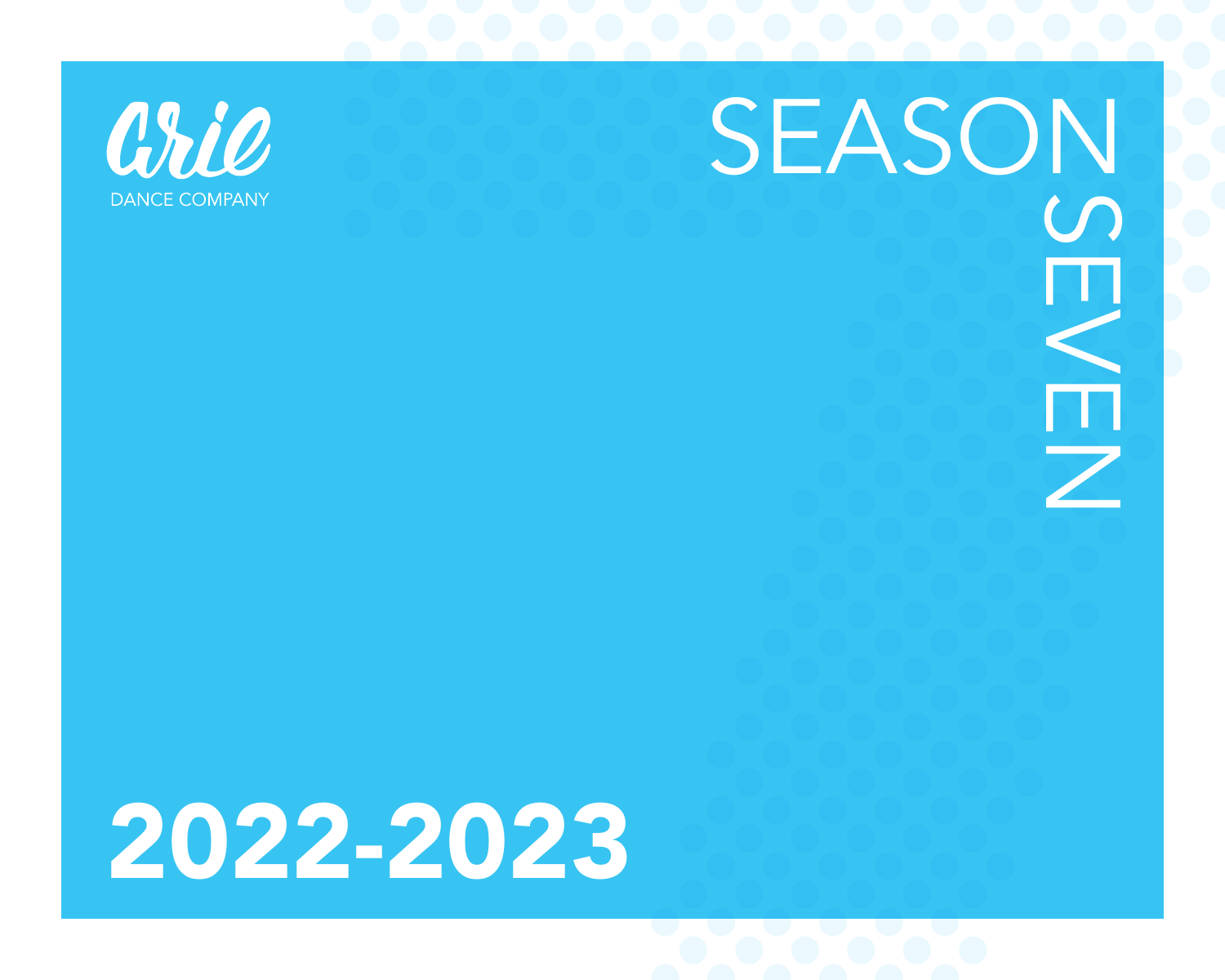### SEASON SEVEN SCHEDULE

Season Seven runs from September 17, 2022 to June 3rd, 2023. Our Winter Break is from December 18th, 2022 to January 6th, 2023. Our Season Seven Recital is tentatively scheduled for Sunday, June 4th, 2023.

Competitive Registration Deadline: June 21st, 2022 Recreational Registration Deadline: September 10th, 2022

| <b>MONDAY</b>                                          |                                                                     | <b>TUESDAY</b>                                                               | <b>WEDNESDAY</b>                                  |                                                             | <b>THURSDAY</b>                         | <b>SATURDAY</b>                                         |                                                             |
|--------------------------------------------------------|---------------------------------------------------------------------|------------------------------------------------------------------------------|---------------------------------------------------|-------------------------------------------------------------|-----------------------------------------|---------------------------------------------------------|-------------------------------------------------------------|
| <b>STUDIO A</b>                                        | <b>STUDIO B</b>                                                     | <b>STUDIO A</b>                                                              | <b>STUDIO A</b>                                   | <b>STUDIO B</b>                                             | <b>STUDIO A</b>                         | <b>STUDIO A</b>                                         | <b>STUDIO B</b>                                             |
| 4-4:50pm<br><b>Ballet 2</b><br>Ages 10-18              | 4-4:50pm<br>Sapphire Co.<br>Acro & Acro 1<br>(0-2 years experience) | $4-5pm$<br>Royal Co.<br><b>Ballet</b>                                        | 4-4:50pm<br><b>Hip Hop 2</b><br>Ages 10-18        | 4-4:50pm<br>Electric Co.<br>Jazz                            | $4-5pm$<br>Royal Co.<br>Tech            | $9:15-10am$<br><b>Creative 1</b><br>Ages 2.5-4          | $9 - 9:45$ am<br><b>Creative 2</b><br>Ages 3-4              |
| 5-5:50pm<br>Sapphire Co.<br><b>Ballet</b>              | 5-5:50pm<br>Acro 2 & 3<br>(2-3 years experience)                    | $5-6$ pm<br>Royal Co.<br><b>Hip Hop</b>                                      | 5-6:15pm<br><b>Sapphire Co.</b><br>Jazz & Lyrical | 4:50-5:40pm<br><b>Electric Co.</b><br><b>Lyrical Ballet</b> | $5-6$ pm<br>Royal Co.<br><b>Tech</b>    | 10:15-11am<br><b>Creative 3</b><br>Ages 3-5             | 10-10:50am<br><b>Beginner Ballet</b><br>Ages 5-7            |
| 6-6:50pm<br><b>Hip Hop 1</b><br><b>Ages 7-10</b>       | 6-6:50pm<br>Acro 4<br>(3+ years experience)                         | $6-7$ pm<br>Royal & Slate<br><b>Conditioning &amp;</b><br><b>Foundations</b> | 6:15-6:50pm<br>Sapphire Co.<br><b>Hip Hop</b>     | 5:40-6:30pm<br><b>Electric Co.</b><br><b>Hip Hop</b>        | $6-7$ pm<br>Royal & Slate<br>Choreo     | 11:10-12pm<br><b>Beginner Jazz</b><br>& Tap<br>Ages 5-7 | 11-11:50am<br><b>Ballet 1</b><br>Ages 7-10                  |
| 7-7:50pm<br><b>Competitive</b><br>$\mathsf{Tap}^\star$ |                                                                     | $7-8$ pm<br>Slate Co.<br><b>Ballet</b>                                       | 7-8:30pm<br><b>STRONG**</b>                       |                                                             | $7-8pm$<br>Slate Co.<br><b>Tech</b>     | 12:10-1pm<br>Jazz & Tap 1<br>Ages 7-10                  | 12-12:50pm<br><b>Beginner</b><br><b>Hip Hop</b><br>Ages 5-7 |
|                                                        |                                                                     | $8-9$ pm<br>Slate Co.<br>Choreo                                              | 8:30-9:20pm<br><b>Ballet 3*</b><br>Ages $11+$     |                                                             | $8-9$ pm<br>Slate Co.<br><b>Hip Hop</b> |                                                         |                                                             |

\*Dancers must be approved prior to registration for this program \*\*For Royal and Slate dancers

PLEASE NOTE: *Electric, Royal, Sapphire, and Slate Co.* are competitive team classes. Dancers must audition for competitive teams.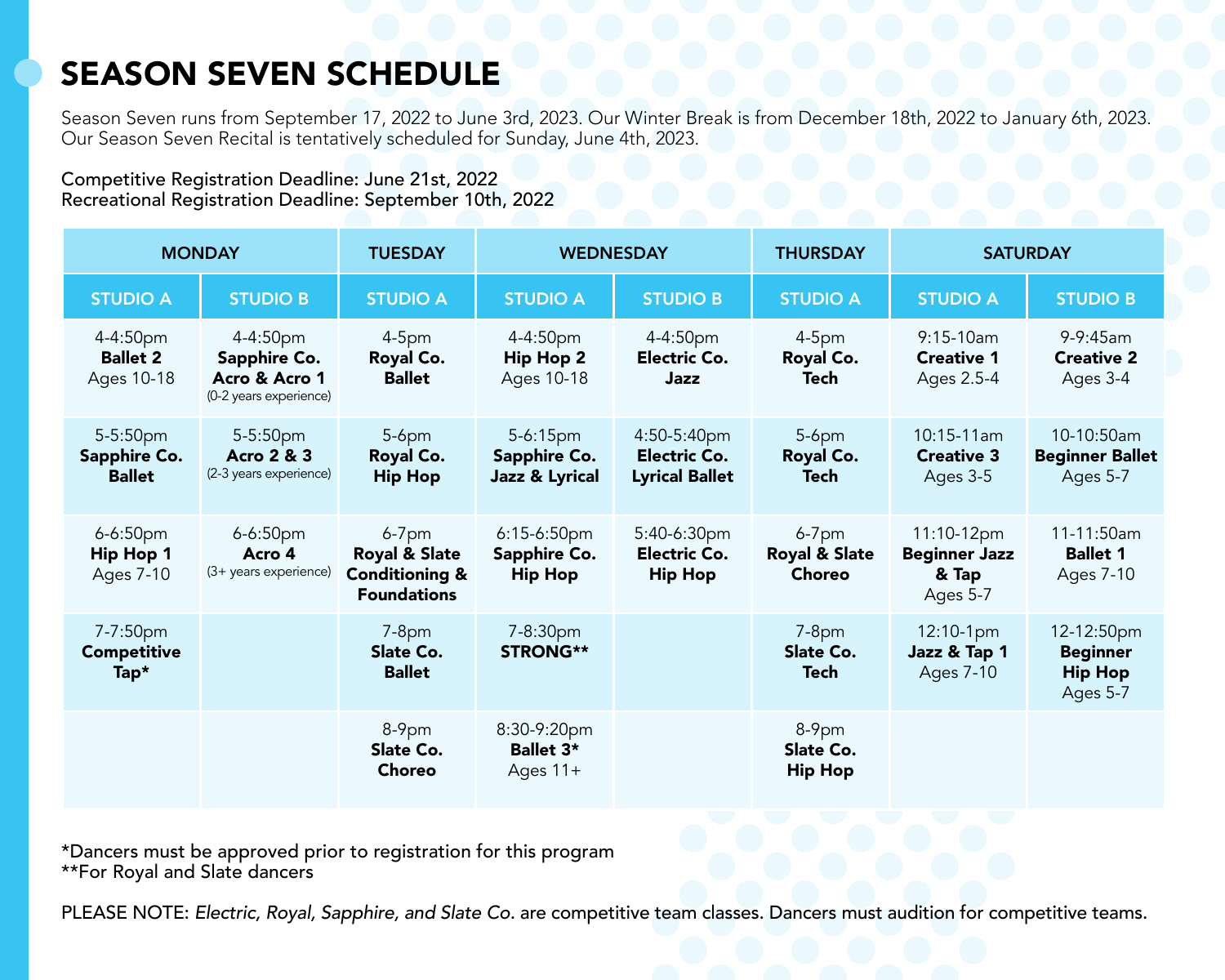### PRICING

Payment is accepted in full or in 4 installments due September 10th, November 15th, January 15th and March 15th.

Competitive Registration Deadline with deposit: June 21st, 2022 Recreational Registration Deadline with first installment: September 10th, 2022 *PLEASE NOTE: First installment payment is required to complete Recreational Program registration.*

Payment is accepted via eTransfer to ariedancecompany@gmail.com with the password 'ariedance'. If we have a credit card on file, please contact us to confirm authorization of charges.

#### RECREATIONAL

Creative 45 minutes/week \$400 \$100 installments

Recreational 50 minutes/week (Acro, Ballet, Jazz, Tap, Hip Hop) \$440 \$110 installments

STRONG 1.5 hours/week (add-on for Royal and Slate Co. dancers) \$300

\$75 installments

#### **COMPETITIVE**

Electric Company (2.5 hours/week) \$1000 \$100 deposit \$225 installments

Sapphire Company (4 hours/week) \$1300

\$100 deposit \$300 installments Royal Company (5 hours/week)

\$100 deposit \$325 installments

\$1400

(6 hours/week) \$1600

\$200 deposit \$350 installments Slate Company (6 hours/week) \$1600

\$200 deposit \$350 installments